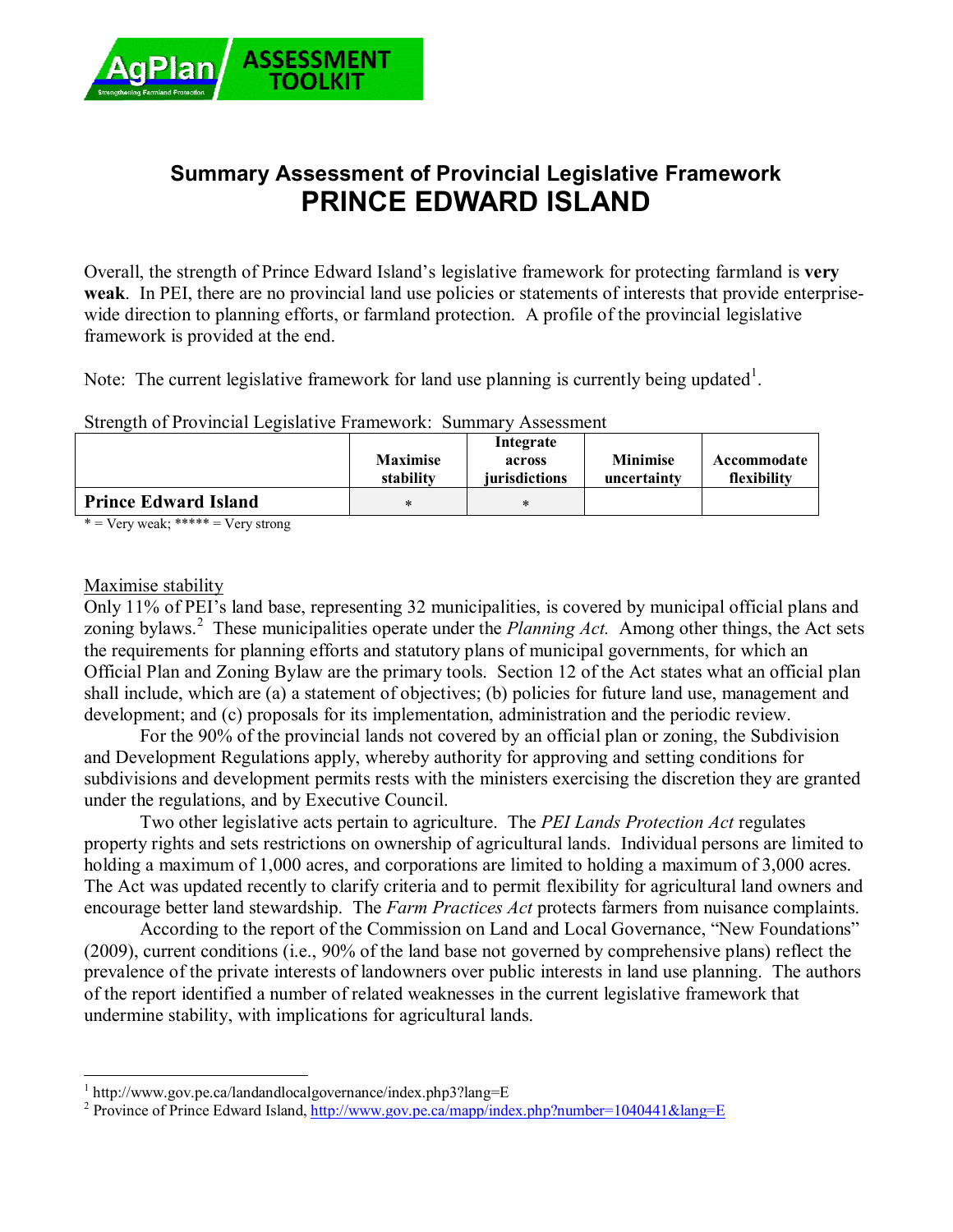- The Department of Communities, Cultural Affairs and Labour does not have the capacity to provide adequate planning advisory services to communities;
- There is no effective process for resolving land use conflicts in unincorporated areas;
- Special planning areas can be established or modified by order of Executive Council without the requirement for any public consultation or prior notification, and these can supersede or suspend a municipal official plan;
- Some developments have been approved despite the apparent likelihood that they would precipitate premature development or unnecessary public expenditure, or place pressure on a municipality or the Province to provide services;
- Although due regard can be given to compatibility with surrounding uses in considering applications for subdivision development, there is no indication that this condition has been applied consistently;
- Under section 11 of the Subdivision and Development Regulations, the Minister may hold a public meeting regarding any proposed subdivision or development, but the Minister is not required to do so and, usually, the public is notified only after the development has been approved;
- With the sweeping powers granted to it under the *Planning Act,* Executive Council can develop or modify regulations at a weekly meeting of Cabinet with no public input or public consultation, and without the guiding framework of a provincial land use policy.

## Integrate public priorities across jurisdictions

Although there are no provincial land use policies or statements of provincial interest to protect farmland, the *Planning Act* does enable the Province to do so, which would support the integration of public priorities across jurisdictions. Section **7**(1) enables the Lieutenant Governor in Council to (a) adopt provincial land use development policies, (b) establish minimum requirements applicable to official plans; and (c) make regulations establishing minimum development standards respecting public health and safety, protection of the natural environment, and landscape features. Section 9(1.1) provides the requirement for integration; it states that municipal land use policy and bylaws "shall be consistent with" provincial policy. A weakness of not having these provincial policies in place is noted in the Commission on Land and Local Governance report (2009, p. 25),

The Island Regulatory and Appeals Commission can examine and rule on the process followed by a developer and the responsible government authority but, in the absence of a provincial land use policy, it cannot stop a development on the grounds that it may be an inappropriate use of land.

This noted weakness reflects an overall lack of integration within the legislative framework.

### Minimise uncertainty

Many of the weaknesses in the legislative framework that were identified in the Commission on Land and Local Governance report also contribute to uncertainty.

### Accommodate flexibility

In the absence of stated provincial interests in protecting farmland and land use policies, along with a weak land use planning system, the matter of accommodating flexibility is redundant.

Addendum: Current review and pending changes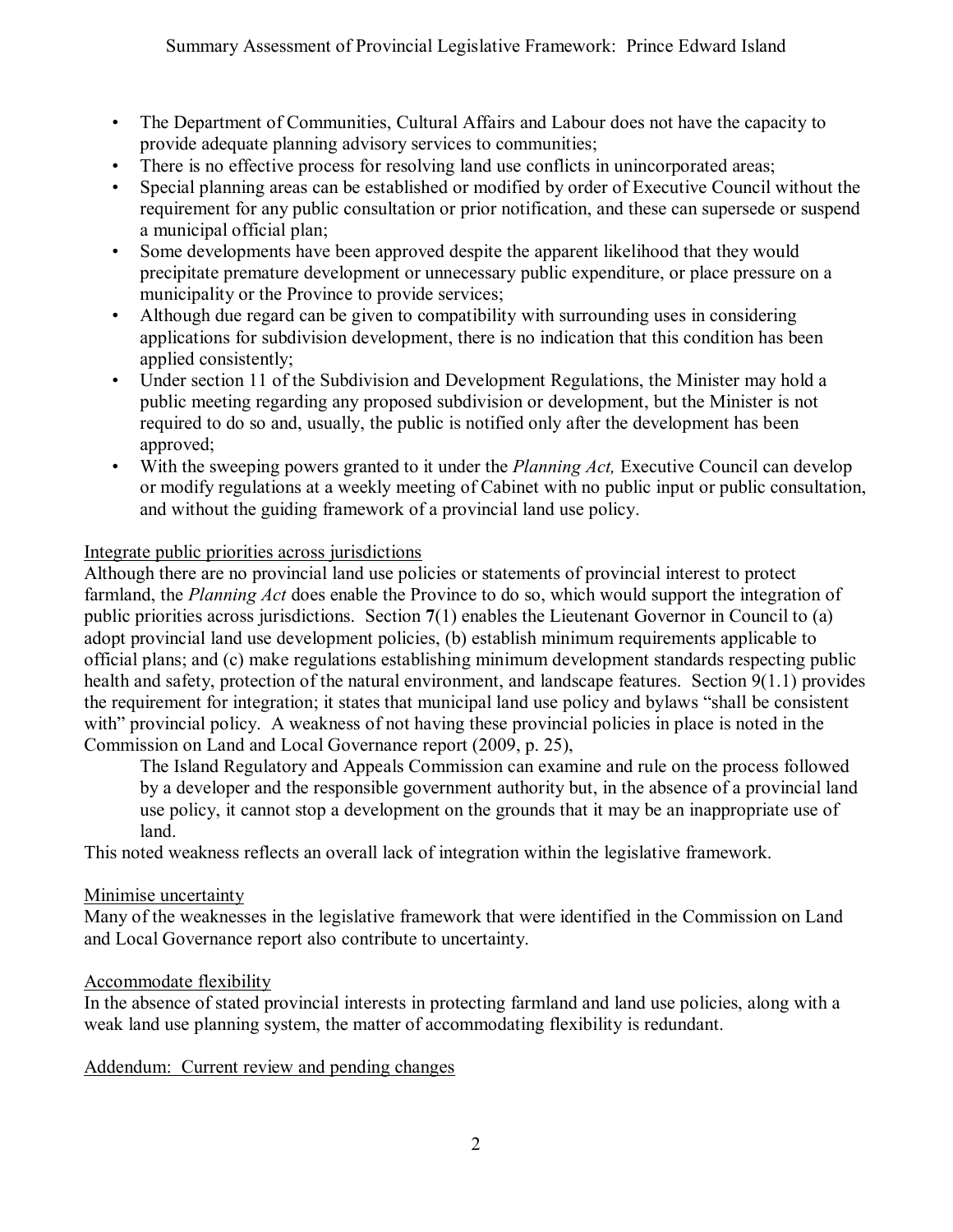The Task Force on Land Use Policy issued its report in 2014 and included many recommendations that would strengthen PEI's legislative framework for protecting farmland through land use planning. Most notably, the Task Force recommended that the Government adopt a Provincial Land Use Policy and Statements of Provincial Interest. Although many of these recommendations have appeared in previous reports, it appears that long-standing concerns about the lack of an enterprise-wide planning framework will be addressed, after the Government endorsed the direction of the report. The following is the recommended statement of provincial interest in protecting farmland.

It is in the Provincial Interest to…protect the agricultural land base and offer certainty to farmers in land use decisions, so we have viable farms for the long term (p. 17).

The recommended provincial land use policy for agriculture is as follows:

Goal 6: Identify and protect agricultural land

- 6.1 Identify arable land; include agricultural reserve zones in official plans where appropriate;
- 6.2 Require minimum separation distances for development adjacent to agricultural land; acknowledge possible need for secondary housing for persons engaged in the farming enterprise (parents, children, workers);
- 6.3 Protect agricultural operations by maintaining the option to expand or diversify farms and allow for the development of related industries, while respecting compatibility with existing land use and infrastructure;
- 6.4 Regulate intensive agricultural operations by siting them with care for existing land uses, and prevent environmental contamination;
- 6.5 Official plans should respect the Farm Practices Act and provide protection for normal farm practices; best management practices for manure management should be followed to prevent environmental degradation.